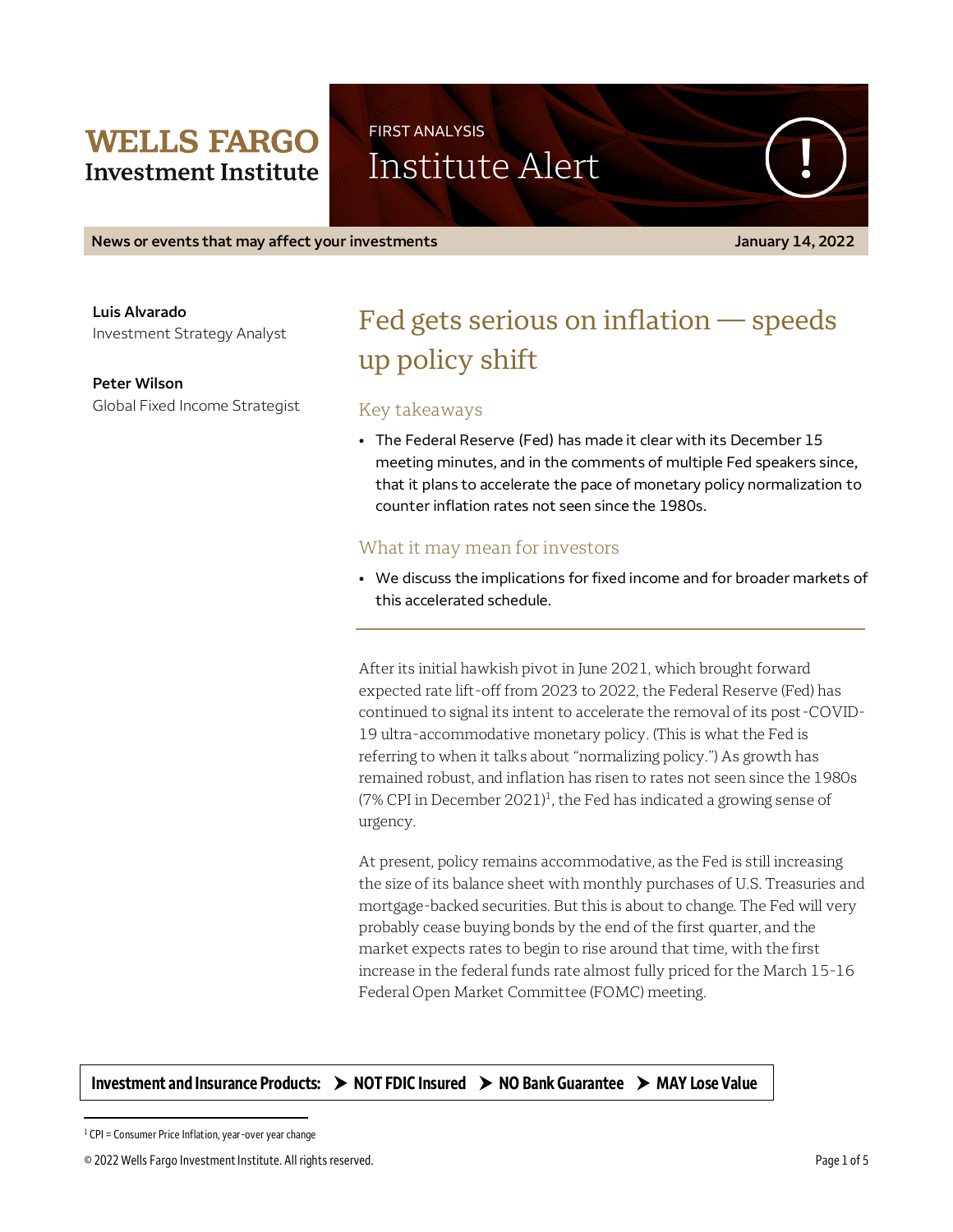#### **First Analysis** | Institute Alert | January 14, 2022

Key events over the past month have convinced financial markets that the Fed is serious about normalizing policy more aggressively in 2022. On December 15, following its last policy meeting of 2021, the Fed announced that it would double the speed of tapering, implying that it will finish expanding the balance sheet by March 2022. Further, median rate projections from Fed officials envisioned three rate increases in 2022 and another three in 2023.

Equally significant was the publication on January 5 of the minutes of that December 15 Fed meeting. Fed staffers presented studies, and Fed officials discussed a range of topics, including: the previous experience of policy normalization, alternative approaches to removing accommodation, timing and sequencing of normalization actions, and the appropriate size and composition of the Fed's balance sheet.

Most important was the idea that the economy is robust enough, and the inflation threat serious enough, to warrant reducing the size of the Fed's balance sheet far sooner than had been the case in 2018. This process, the reverse of "quantitative easing" (QE) bond purchases, has been dubbed "quantitative tightening" (QT). This was a genuine surprise to the market.



## **Fed speeds up normalization plans as inflation surges**

Sources: Bloomberg & Wells Fargo Investment Institute, latest data as of January 12, 2022. CPI = Consumer Price Index.

Since January 5, several Fed officials have communicated in interviews that they expect the first interest-rate increase to occur perhaps as soon as the March 15-16 FOMC meeting, validating the market's current expectation. However, it is our belief that the final number of rate hikes in this cycle will depend on the evolution of inflation rates over the course of the year, whether December's 2021 7% year-on-year inflation rate proves to be a peak, and how quickly and to what extent year-on-year inflation falls as we move through the year and into 2023.

The chart shows the unprecedented disconnect between inflation rates (red dots) and the levels of bond yields (lines). Even if inflation rates move lower in 2022, as we expect, a rising policy rate will cause Treasury yields to climb across the curve. However, the increase may be more pronounced in short-term yields relative to the increase in longer-term yields (effectively flattening the shape of the yield curve). If this flattening process is slower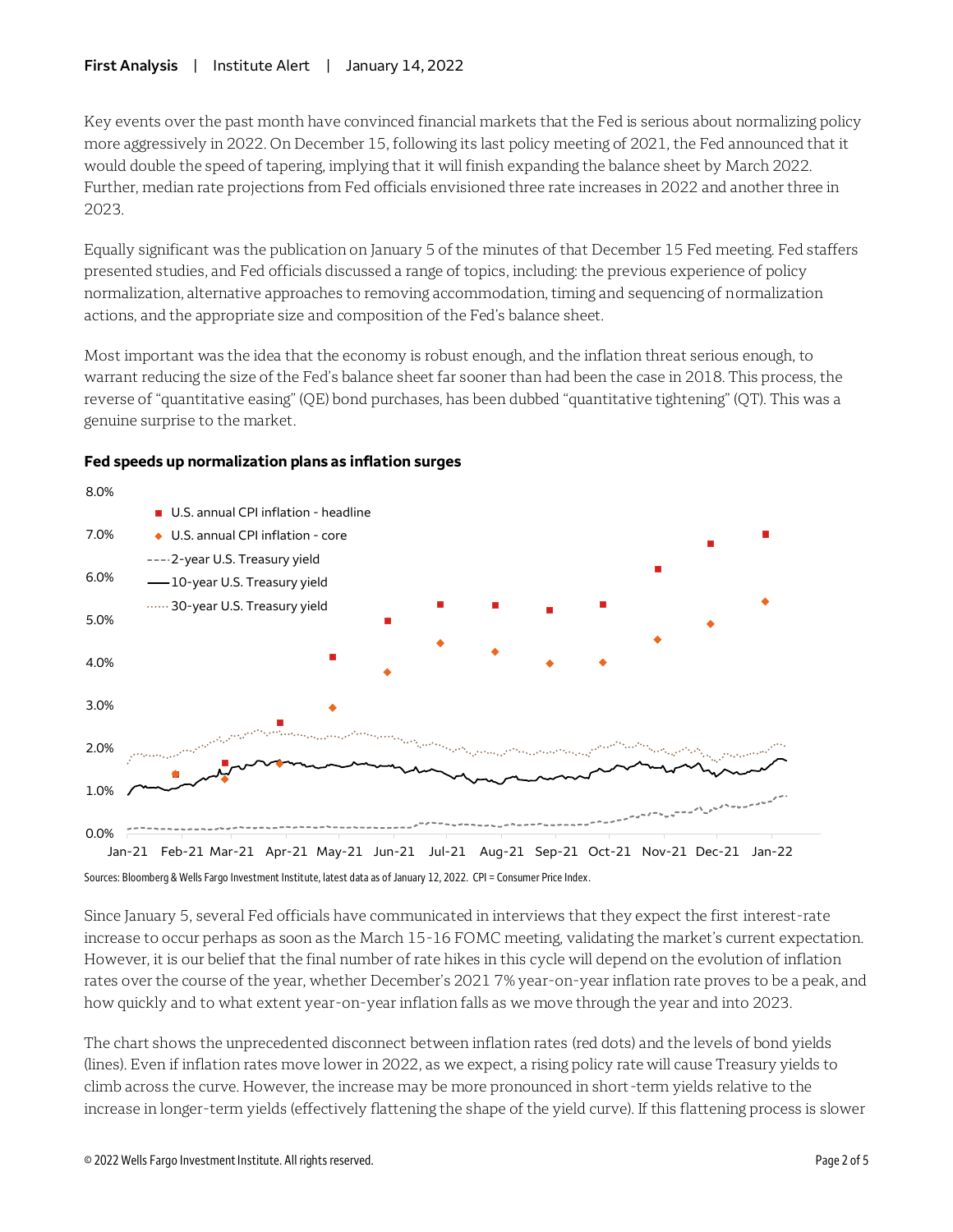and more moderate than expected, there is a good chance that the Fed's two-pronged normalization (in other words, QT as well as rate increases) may in fact act to prolong the business cycle, in our opinion.

#### **Investment implications**

Increases in bond yields can be seen as in line with fundamentals and a solid economy, and this is consistent with our unfavorable rating on long-term fixed income. Fixed income still plays a key role inside portfolios, but we believe investors are better served using fixed income defensively — as a source of income for investors in search for yield but also as a potential portfolio stabilizer when unexpected risks surface.

We favor checking holdings and reducing portfolio concentrations exceeding our guidance in government securities, mortgage-backed securities, and investment grade corporate bonds with long maturities. Instead, we prefer full strategic allocations in intermediate-term fixed income and particularly in corporate bonds with shorter duration; in preferred stock for those investors seeking yield; and in floating rate bonds, as they tend to provide better relative performance than other fixed-income asset classes during a rising rate environment.

Despite some early volatility, most other financial markets have been able to digest the idea of an accelerated policy normalization from the Fed in a relatively positive way. The market consensus appears to accept that it is impossible and undesirable for the Fed to continue with highly accommodative policies as we move past the worst of the pandemic and with inflation surging. Beneath the top-level gyrations in equity indexes, there were signs that the market accepted the Fed's greater urgency and determination in the face of inflation. Signs of genuine flight from risk were mostly absent. For example:

- No excessive flight towards the U.S. dollar or yen as a sign of potential trouble ahead
- No demand for perceived safe-havens as U.S. Treasury yields moved up and not down
- No rotation into defensive equity sectors
- No sell-off in oil or copper markets

In this context, a higher Fed policy rate and rising bond yields can be viewed as a positive, given they are more in line with fundamentals and a solid economy. We continue to favor equities over bonds, U.S. equities over international markets, and U.S. Large Cap and Mid Cap equities. Our sector preferences favor a balance between growth (Information Technology and Communication Services) and cyclicals (Industrials and Financials).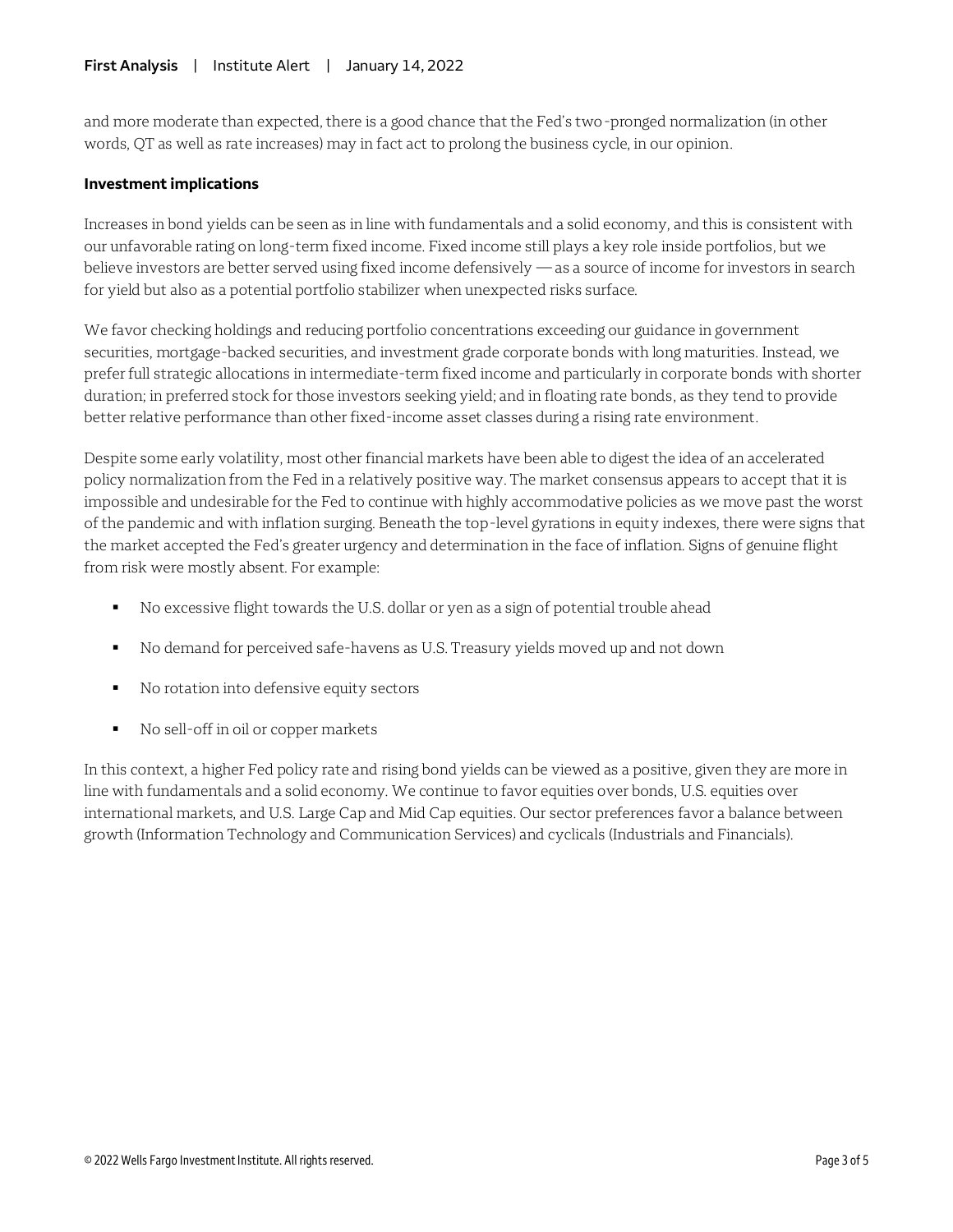#### **Risks Considerations**

Equity securities are subject to market risk which means their value may fluctuate in response to general economic and market conditions and the perception of individual issuers. Investments in equity securities are generally more volatile than other types of securities. The prices of small and mid-cap company stocks are generally more volatile than large company stocks. They often involve higher risks because smaller companies may lack the management expertise, financial resources, product diversification and competitive strengths to endure adverse economic conditions*.* 

Investing in foreign securities presents certain risks not associated with domestic investments, such as currency fluctuation, political and economic instability, and different accounting standards. This may result in greater share price volatility. These risks are heightened in emerging markets.

Investments in fixed-income securities are subject to interest rate, credit/default, liquidity, inflation and other risks. Bond prices fluctuate inversely to changes in interest rates. Therefore, a general rise in interest rates can result in the decline in the bond's price. Credit risk is the risk that an issuer will default on payments of interest and principal. This risk is higher when investing in high yield bonds, also known as junk bonds, which have lower ratings and are subject to greater volatility. If sold prior to maturity, fixed income securities are subject to market risk. All fixed income investments may be worth less than their original cost upon redemption or maturity.

Although Treasuries are considered free from credit risk they are subject to other types of risks. These risks include interest rate risk, which may cause the underlying value of the bond to fluctuate.

In addition to the risks associated with investment in debt securities, a fund's investments in mortgage-backed securities will be subject to prepayment, extension and call risks. Changes in prepayments may significantly affect yield, average life and expected maturity. Extension risk is the risk that rising interest rates will slow the rate at which mortgages are prepaid. Call risk is the risk that If called prior to maturity, similar yielding investments may not be available for the Fund to purchase. These risks may be heightened for longer maturity and duration securities.

There are special risks associated with investing in preferred securities. Preferred securities are subject to interest rate and credit risks. Interest rate risk is the risk that preferred securities will decline in value because of changes in interest rates. Credit risk is the risk that an issuer will default on payments of interest and principal. Preferred securities are generally subordinated to bonds or other debt instruments in an issuer's capital structure, subjecting them to a greater risk of nonpayment than more senior securities. In addition, the issue may be callable which may negatively impact the return of the security. Preferred dividends are not guaranteed and are subject to deferral or elimination.

Floating rate notes are subject to interest rate and credit risks, among others. Although the market value of a floating rate note is relatively insensitive to interest rate changes, the income received is highly dependent on the level of the reference rate over the investment's life and total return may be significantly less than anticipated if interest rate expectations are not met. Investors should bear in mind that the amount of interest they receive on the notes may be less than the return they could earn on other investments.

Sector investing can be more volatile than investments that are broadly diversified over numerous sectors of the economy and will increase a portfolio's vulnerability to any single economic, political, or regulatory development affecting the sector. This can result in greater price volatility.

#### **Definitions**

An index is unmanaged and not available for direct investment.

**Consumer Price Index (CPI)** produces monthly data on changes in the prices paid by urban consumers for a representative basket of goods and services.

#### **General Disclosures**

Global Investment Strategy (GIS) is a division of Wells Fargo Investment Institute, Inc. (WFII). WFII is a registered investment adviser and wholly owned subsidiary of Wells Fargo Bank, N.A., a bank affiliate of Wells Fargo & Company.

The information in this report was prepared by Global Investment Strategy. Opinions represent GIS' opinion as of the date of this report and are for general information purposes only and are not intended to predict or guarantee the future performance of any individual security, market sector or the markets generally. GIS does not undertake to advise you of any change in its opinions or the information contained in this report. Wells Fargo & Company affiliates may issue reports or have opinions that are inconsistent with, and reach different conclusions from, this report.

The information contained herein constitutes general information and is not directed to, designed for, or individually tailored to, any particular investor or potential investor. This report is not intended to be a client-specific suitability or best interest analysis or recommendation, an offer to participate in any investment, or a recommendation to buy, hold or sell securities. Do not use this report as the sole basis for investment decisions. Do not select an asset class or investment product based on performance alone. Consider all relevant information, including your existing portfolio, investment objectives, risk tolerance, liquidity needs and investment time horizon. The material contained herein has been prepared from sources and data we believe to be reliable but we make no guarantee to its accuracy or completeness.

Wells Fargo Advisors is registered with the U.S. Securities and Exchange Commission and the Financial Industry Regulatory Authority, but is not licensed or registered with any financial services regulatory authority outside of the U.S. Non-U.S. residents who maintain U.S.-based financial services account(s) with Wells Fargo Advisors may not be afforded certain protections conferred by legislation and regulations in their country of residence in respect of any investments, investment transactions or communications made with Wells Fargo Advisors.